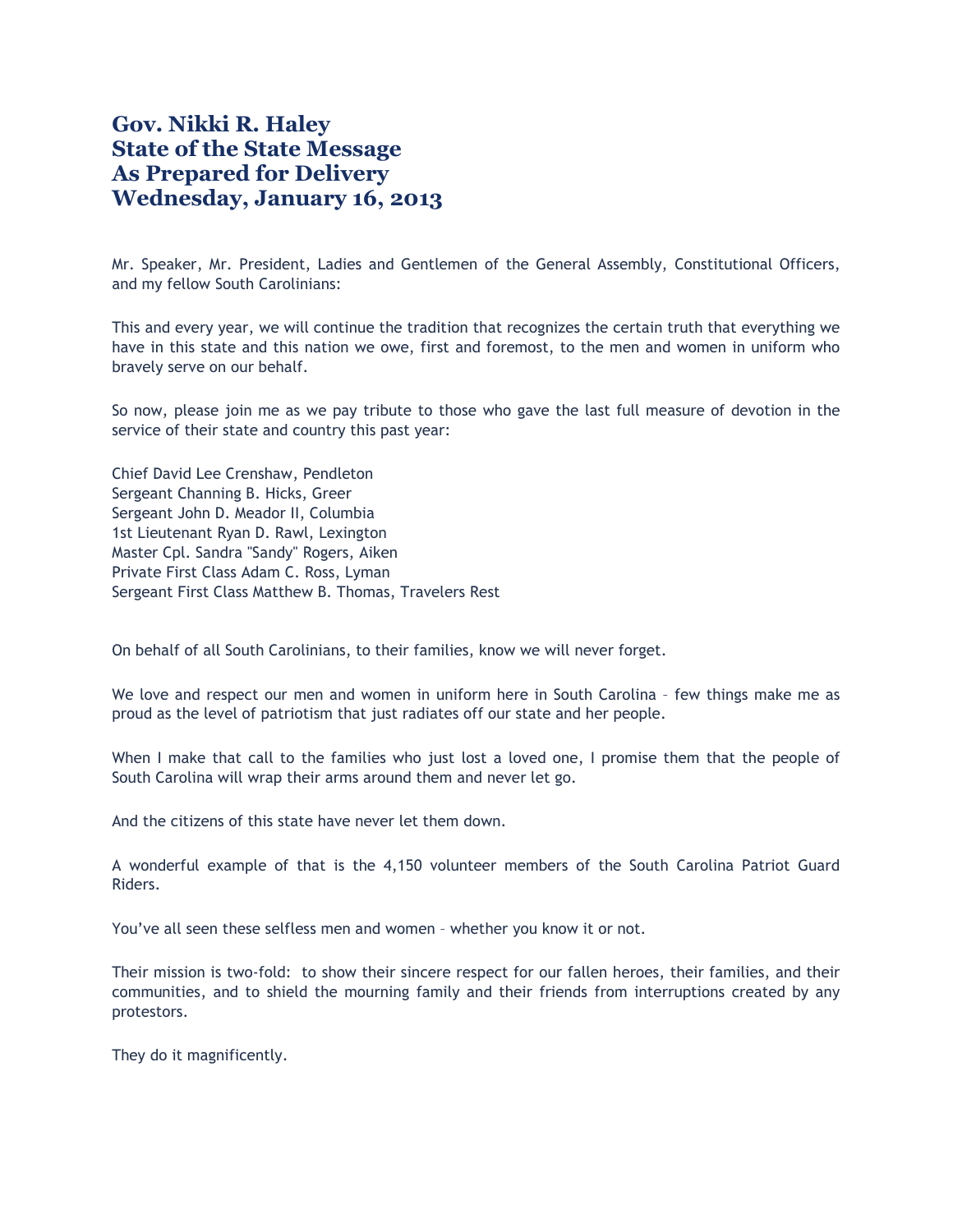Please join me in extending a warm South Carolina thank you to Bruce Ballou, the State Captain of the South Carolina Patriot Guard Riders. You make our state so proud, and may God continue to bless you and your volunteers for their service.

We have another very special guest with us tonight, a hardcore rockstar, Brigadier General Lori Reynolds, the commanding General of one of the greatest military institutions that's ever existed: the Marine Corps Recruit Depot, Parris Island. If you don't believe me, tour it yourself – but take my advice, don't mess with this General.

The Marine Corps has been at Parris Island since 1915 and has trained there for every major conflict of the 20th and 21st centuries. We are so proud of our Marine Corps, so proud that the most impressive Marine training facility in the world is located right here in South Carolina, and so proud that General Lori Reynolds now calls the Palmetto State home.

I'd now ask you to indulge me in a brief moment of personal privilege.

When we as a family started this Administration one of the biggest challenges was moving into a house that was, more than anything, a museum.

A wonderful, beautiful, historic building but a museum nonetheless. And so as a mom my biggest challenge was to make that house into a home for all of us.

We were blessed to have a mansion family that welcomed us and understood the games our kids would play by putting wigs on statues, giving each member of the security team a nickname, and playing jokes on the staff constantly.

We love them all. But there was one person that blessed our lives in a way that no one else could.

He did the same for the Hodges and the Sanford families.

He did the same for many of you.

Chamberlain Branch became a staple of the Residence, not for the job he did but for who he was.

He greeted many of you and other South Carolinians in a way that was Godly and unforgettable.

He made everyone feel special and welcome.

Most importantly, to this mom, he was the person my children couldn't wait to see when they got home and the one who truly turned that house into home for us.

Our family was blessed by his unselfish kindness to our children and everyone he came in contact with.

By now you all know that Chamberlain was tragically killed in December and our hearts remain broken.

Chamberlain has three young children – Chyann, Little Chamberlain, and Chaniya – who were staples running around that house, and we are blessed to have with us tonight his amazing wife Cherisse.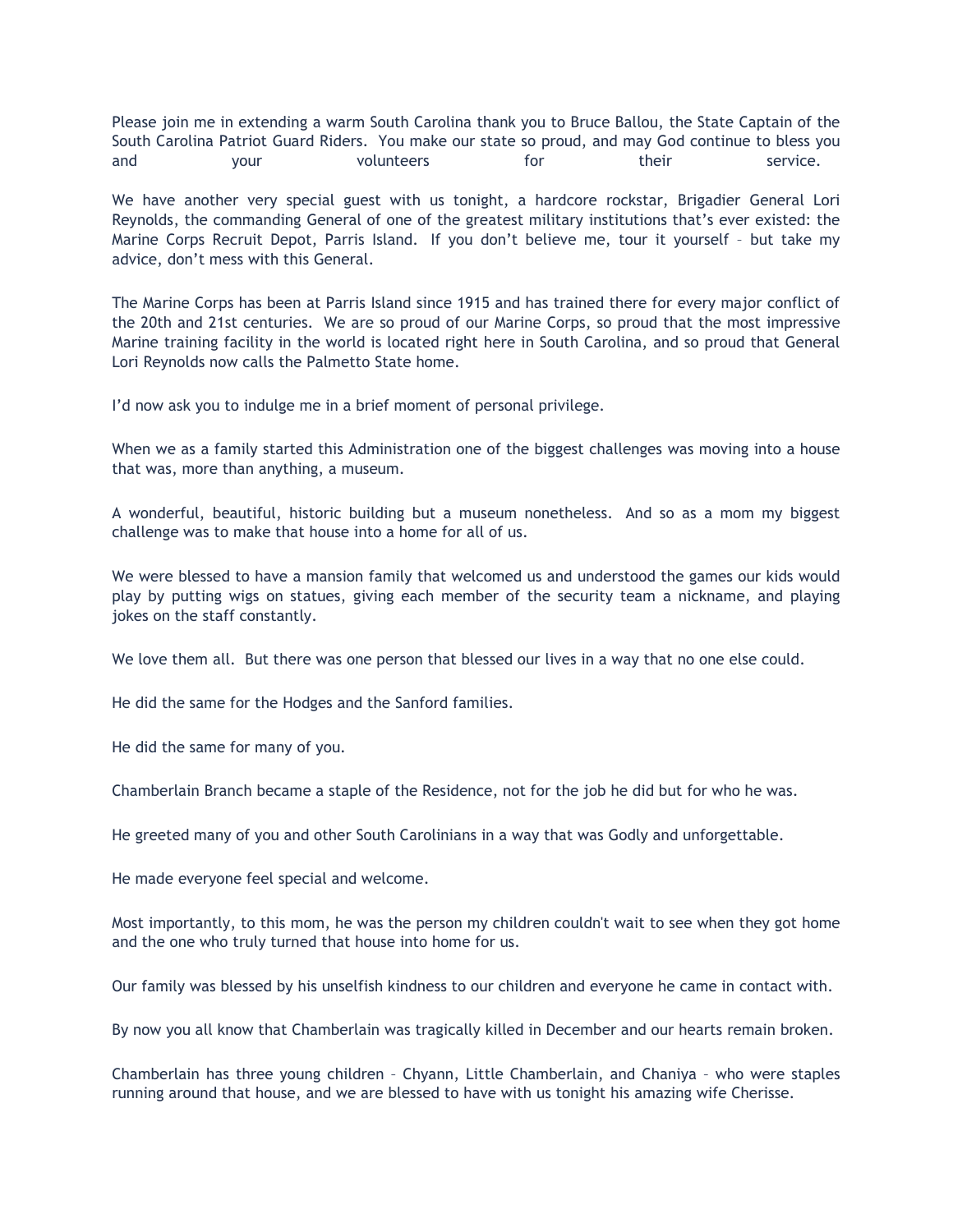Please join me and the Hodges and Sanford families in recognizing Cherisse, and saying to Chamberlain Branch, one of the kindest, best men we ever knew, that while you will forever be missed you will never be forgotten.

I also have the pleasure of being humbled by two little ones who remind me how cool it is to be their mom every day.

Whether it's getting them up and out the door every morning for school - sometimes fighting about what to wear or whether to go to school at all – or them not having a care in the world about me being on tv, they have a way of making me remember what truly is important in this life.

They put up with a lot but never lose the smiles on their faces, so please join me in welcoming Rena, who still loves to dance and Nalin, who still has a passion for the game of basketball.

Of course, our family is clearly missing someone tonight.

Michael is not with us as he has deployed with the South Carolina Army National Guard ADT 49 to Afghanistan.

We miss him terribly but he is doing exactly what he signed up to do - serve his country. He is excited to answer the call, and his only ask to me was to remind our state and country that we are just one of thousands of families that share the bond of knowing military service.

Michael, Rena, Nalin and I thank you for the many prayers and messages of support that have been sent to our family. It has given us strength and inspiration. And we look forward to having him and his entire unit back safely with us next year.

Ladies and gentleman, the state of our state is productive – in spite of the challenges that come our way.

The last half-decade or so has not been an easy one for our nation. Through the financial crisis and the deep recession that followed, we have watched Washington flounder on both sides of the aisle, bouncing from one so-called solution to another.

The result of our federal government's incompetence has been predictably poor: a stagnant recovery, listless jobs numbers, rising unemployment.

The opposite has been true in South Carolina over the last two years. 31,574 jobs announced. Over \$6 billion in new investment. Unemployment at a four-year low.

And two 11-win football teams.

Coming into office, I made a promise to the people of South Carolina, a promise to eat, sleep, and breathe jobs in our state.

We have all the tools to be successful.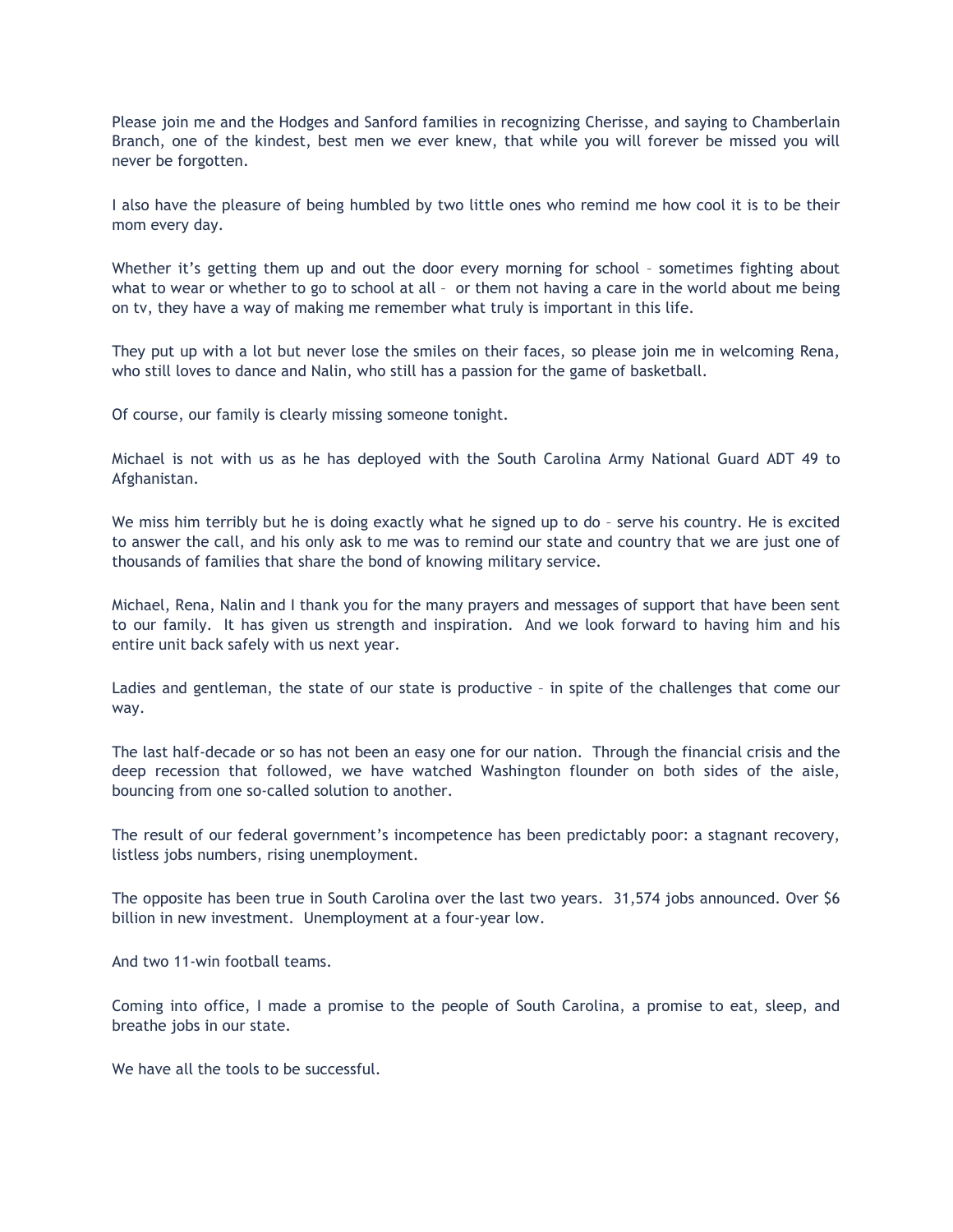A beautiful state, a place where any person would want to live, work and raise a family. A loyal, dedicated workforce with a burning desire to learn and a work ethic to match. And one of the lowest union participation rates in the country.

We needed to let the nation, and the world, know that South Carolina was open for business. Show them the positives of our great state, and the progress that we have made as a state and as a people.

And we have.

In two years, we have announced new jobs in forty-five of South Carolina's forty-six counties.

We've announced more than 6,300 new jobs to rural areas of our state.

We've cut taxes on small business – and special thanks to Chairman Brian White and Rep. Tommy Stringer for their fight to make that happen.

We've passed tort reform that, for the first time ever, puts a cap on lawsuit damages.

We've fought against the unionization of South Carolina, cherishing the direct relationship between our companies – who know how to take care of those that take care of them – and their employees.

We've, through Lillian Koller and the Department of Social Services, moved more than 14,000 families from welfare to work.

We've created an Agribusiness partnership to showcase the largest industry in our state.

We've been awarded, for the second consecutive year, a Gold Shovel in recognition of our economic development successes.

We've been ranked as the second best state in the nation as a place to do business. But as Secretary Hitt knows, we aren't going to stop until we're first.

We've announced \$5 billion in foreign investment.

And we've seen no less an authority than The Wall Street Journal say that, "Anyone still thinking the U.S. has lost its manufacturing chops hasn't been to South Carolina."

South Carolina is truly becoming the "It" state when it comes to economic development and job creation – not just in the United States, but worldwide.

With us tonight are a number of people who are proof positive that what we are doing is working, and I'd like to ask you to help me welcome these wonderful friends of South Carolina.

To those whose names I call, please stand and remain standing. And please hold your applause until the end.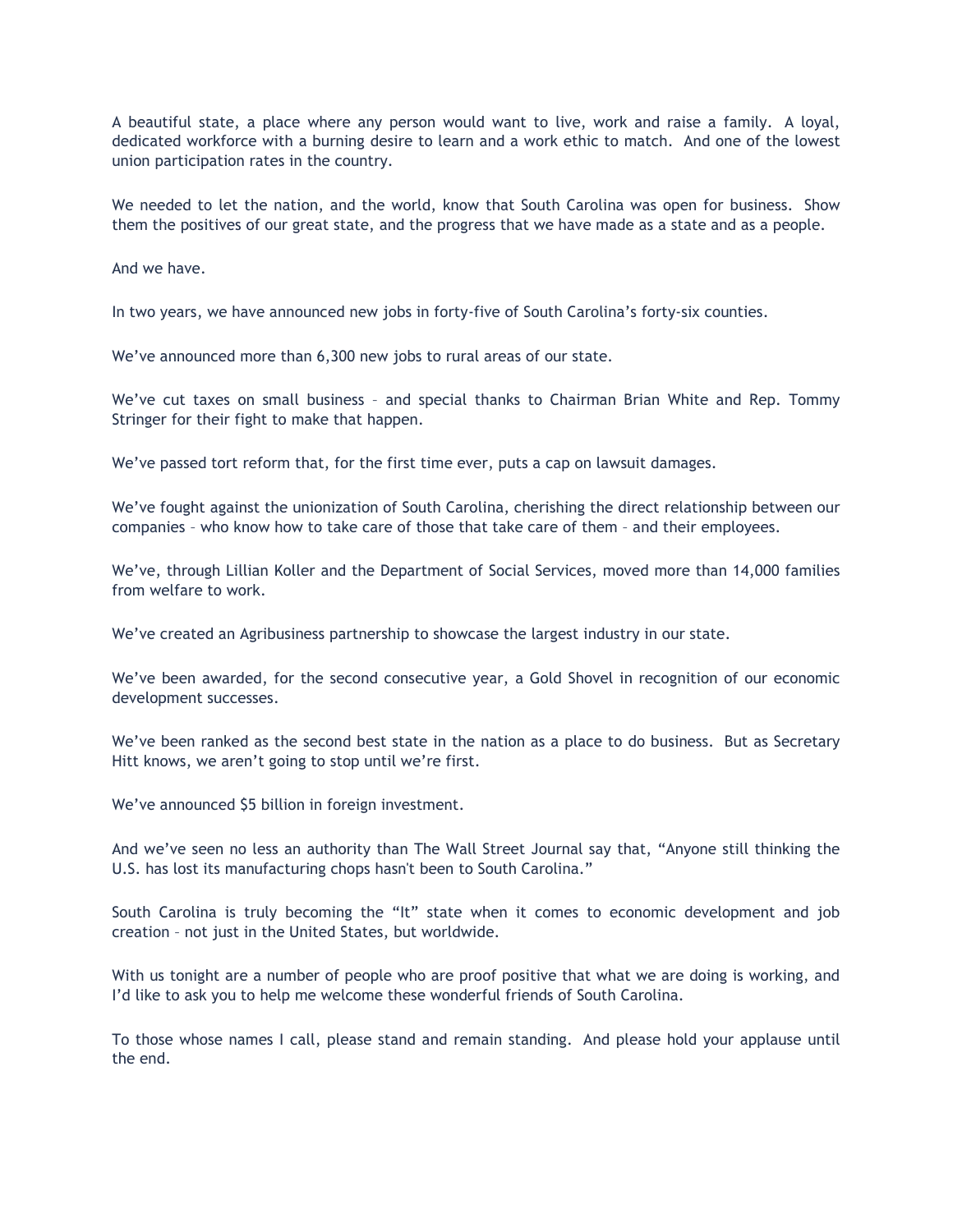- Representing 500 jobs in Anderson and Lexington Counties, from Michelin North America, Inc., Richard Kornacki

- Representing 126 jobs in Georgetown and Williamsburg Counties, from Agru America Inc., Vicky **Thornton** 

- Representing 124 jobs in Union County, from Belk, Inc., Dave Penrod

- Representing 100 jobs in Colleton County, from SarlaFlex Incorporated, Krishna Jhunjhunwala

- Representing 1,000 jobs in Lancaster County, from Red Ventures, Mark Brodsky
- Representing 200 jobs in Berkeley County, from Nexans, Cam Dowlat
- Representing 80 jobs in Florence County, from McCall Farms, Inc., Henry Swink
- Representing 750 jobs in Richland County, from WNS North America Inc., Reese McCurdy
- Representing 190 jobs in Chesterfield County, from Schaeffler Group USA Inc., Bruce Warmbold
- Representing 50 jobs in Bamberg County, from Tobul Accumulator, Inc., Jim Tobul

- Representing Honda of South Carolina Manufacturing, Inc., Brian Newman, in celebration of the fact that they just produced their 2.5 millionth ATV.

- Representing Fujifilm Manufacturing USA, John Ueno, in celebration of the 25th anniversary of Fujifilm being in Greenwood, South Carolina.

Please join me in showing our support to these great friends, old and new, and thanking them for making South Carolina their home.

And as if we didn't have enough to celebrate last year when Condé Nast named Charleston the best tourist destination in America, this year we've topped ourselves, as our beautiful Lowcountry city was named the number one tourist destination in the world.

Representing the Charleston Area Convention and Visitors Bureau tonight is Helen Hill, who along with the hospitality industry, our own people at PRT, and most importantly the citizens of Charleston deserves a round of applause.

I'm also of the mind that when any South Carolinian succeeds, it's a great day in South Carolina. And we should all be exceptionally proud of a great friend to this state and a proud Clemson Tiger, Dr. Louis Lynn.

In 1985, Dr. Lynn founded ENVIRO AgScience, Inc., and his successes and contributions have not gone unnoticed. This past year, the United States Department of Commerce gave Dr. Lynn the Ron Brown Award as the nation's Small Business Person of the Year. Congratulations, Dr. Lynn.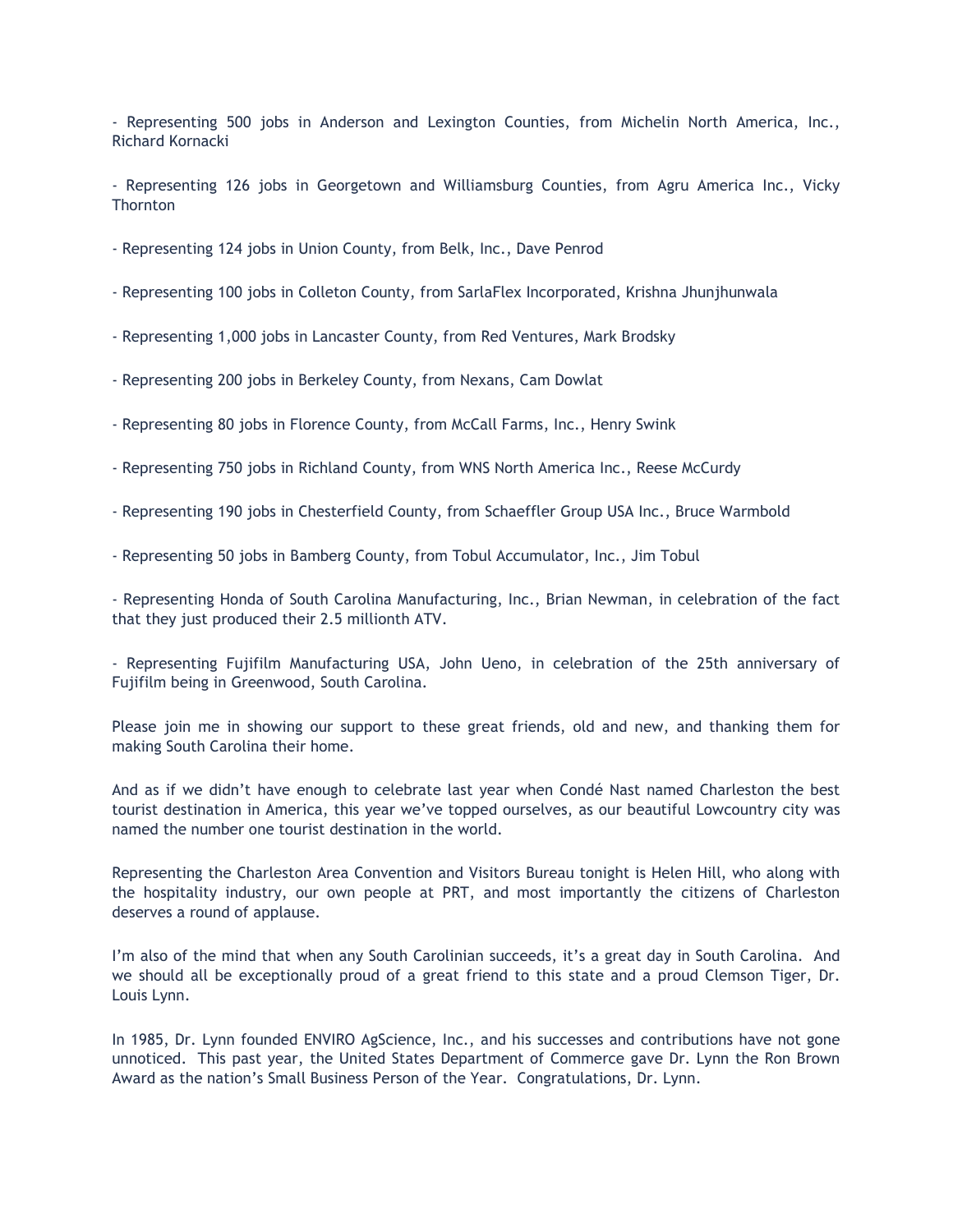That the companies represented here tonight chose South Carolina to be their home is a tribute to the kind of state we have right now.

But we can absolutely do more.

And we will do more – because none of us should be satisfied until every person in South Carolina has the opportunity to find work.

First, we cannot rest on our laurels when it comes to our tax rates.

You've long heard me say that South Carolina needs to reduce our tax burden every single year. Never has that been more important than now, with our citizens opening their paychecks this month and seeing that, low and behold, Washington's tax hikes on the rich somehow got them too.

This year, I propose that we eliminate the six percent tax bracket.

This reform cuts taxes for the overwhelming majority of people who pay income tax, and not a single South Carolinian will pay more.

Other states have seen the successes we've had in South Carolina and are nipping at our heels. Look around the nation and see all the governors, the legislators, the states that are proposing slashing or even eliminating their income taxes. We have to keep up.

Second, we need to take a serious look at our regulatory environment.

If government is costing a business time, then government is costing that business money.

And while the legislature convenes annually to look at new legislation and regulations, I know of no joint legislative and executive effort that comes together to look at removing regulations that stymie the private sector and hold our economy back.

That changes this year.

Tonight I am announcing the formation of a Gubernatorial Task Force, largely to be made up of members of the business community, that will review regulations and recommend those that can be eliminated.

Some changes can and will be made at the agency level – which is why one of the appointments I make will be the Chairman of Commerce's Small Business Regulatory Committee, Dan Dennis, and why I will be directing by Executive Order all of my agencies to begin this review process.

But some may require legislative action, which is why I am asking you to join me in this effort and inviting Majority Leader Peeler, Minority Leader Setzler, Majority Leader Bannister, and Minority Leader Rutherford to each make an appointment to the task force.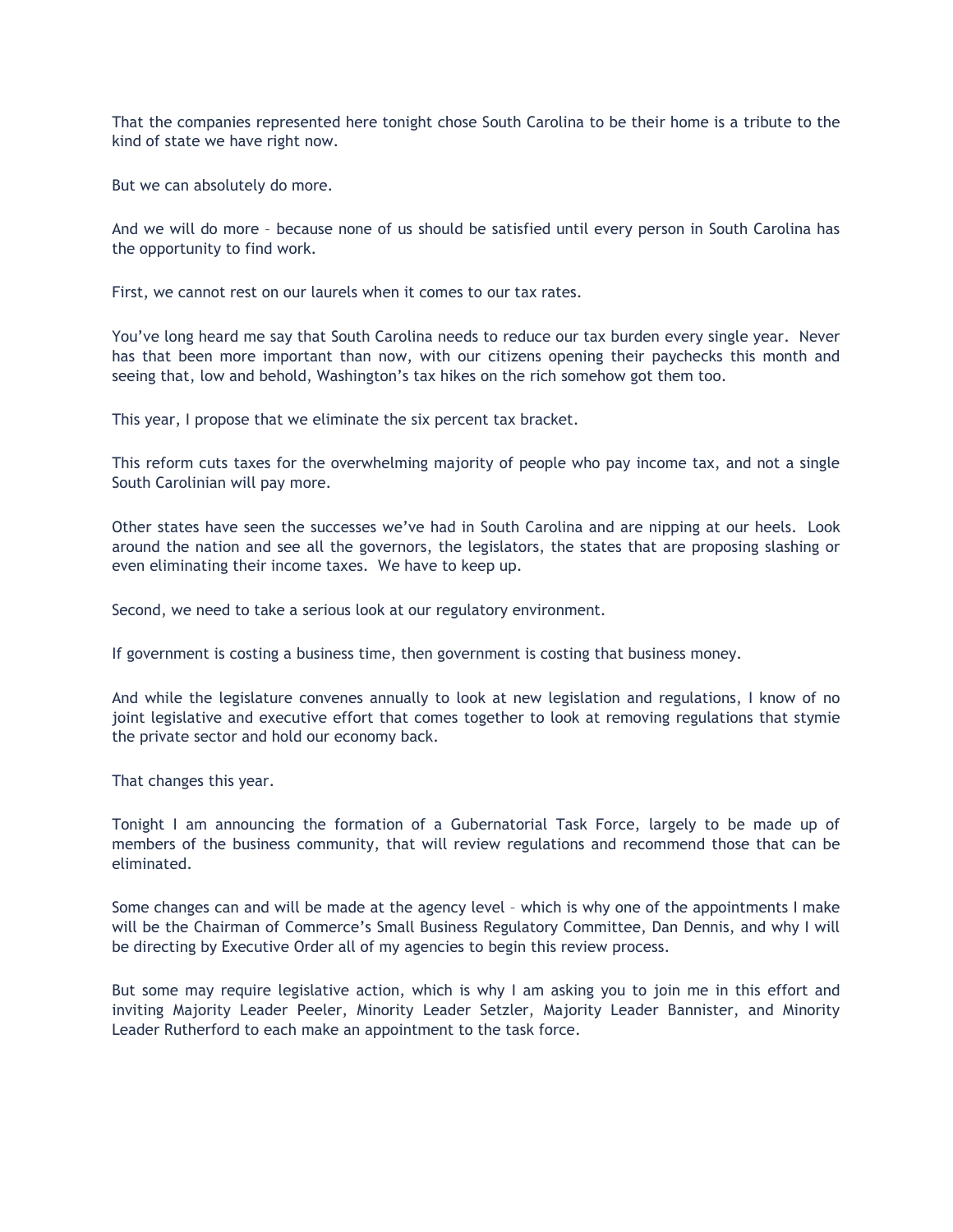It has always been my belief that the best way to recruit new businesses in our state is to take care of the businesses we already have – and that with the business community as our biggest cheerleaders, there is nothing we can't accomplish in the great state of South Carolina.

Third, we have to address our crumbling infrastructure.

Our roads, our bridges – they simply aren't up to standard. More than 1,000 of South Carolina's bridges are either load-restricted or structurally deficient.

First and foremost, it's a public safety issue. The citizens of South Carolina deserve to drive on roads that aren't littered with potholes and on bridges they know won't fall down.

It's a core function of government. But it's also an economic development issue.

South Carolina has announced our self as the new superstar of American manufacturing.

We build things.

We build planes.

We build cars.

We build tires.

We build more ATVs than anywhere else in the world.

We need roads and bridges that match the quality of the companies that manufacture in our great state.

And we will get them.

But I will not – not now, not ever – support raising the gas tax.

The answer to our infrastructure problems is not to tax our people more, it's to spend their money smarter.

Why would we raise the gas tax to improve infrastructure when all the gas tax dollars we currently collect don't go to improving our infrastructure?

Millions of dollars each year in gas tax revenue are being diverted away from our bridges and our highways. Let's change that.

And then let's invest more of the money we already have into this vital area.

Every year you hear me talk about the "money tree" that falls during session, whereby new dollars appear above and beyond what was available when we balance our budget in December or January.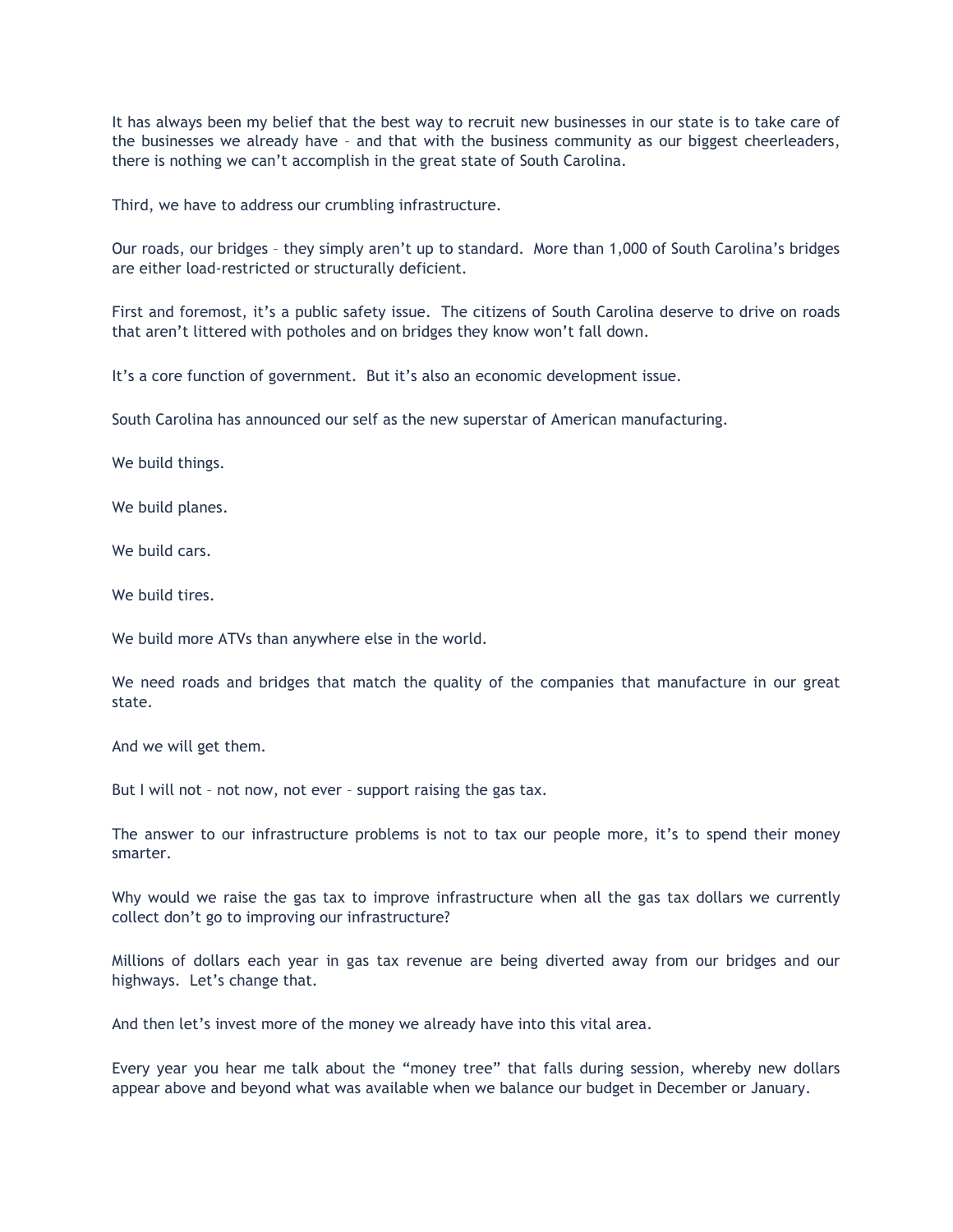Let's prioritize that money differently this year.

We've released an Executive Budget that is balanced, funds the core functions of our government, strengthens underfunded needs like mental health and law enforcement AND identifies an estimated \$90 million this year for road and bridge improvements.

Let's follow that blueprint. We can make our state safer – and our business climate even more dynamic.

With us today is Warden Mike McCall, one of the unsung heroes of South Carolina state government. Warden McCall runs Lee Correctional Institution – one of our most dangerous prisons, housing the worst of the worst of our convicts.

As a legislator, it was always my belief that giving money to corrections was giving money to criminals, and that there were better, more noble places our tax dollars should go.

Warden McCall will tell you that's not true.

Twice in the past year, the Warden has had the prisoners take control of parts of his prison. He has seen one of his guards viciously beaten and left for dead in a janitor's closet.

Yet Lee Correctional has no towers, no wands, and few cameras. I've been there. I've seen it.

Warden McCall will tell you that if we give money to his facility it's not going to the prisoners, it's going to the guards. And that for them, it's a matter of life or death.

Join me in thanking Warden Mike McCall – and then join me this budget year in helping to keep him, and all our prison guards, safe and secure.

Of course, we can't talk about security in South Carolina without talking about the Department of Revenue and the protection of the personal data of the people of our state.

Plenty has been said and written about the international criminal hacking that took place at DOR – I'm not here to rehash that or to look backwards, except to say this: when it comes to data security, the state of South Carolina should have done better in the past and will do better in the future.

That does not mean that we will be 100 percent protected. The toughest lesson I have learned is that in today's world there is no such thing as absolute security. That is true for conventional terrorism and homeland security threats, and it is true for cyberterrorism and cybersecurity threats. It's a hard reality, but reality nonetheless.

What it does mean is that we will do everything we can to make sure that no state in the country has better security measures in place than we do.

Already we have taken a number of steps in that direction at the Department of Revenue.

We are encrypting all personal and sensitive data.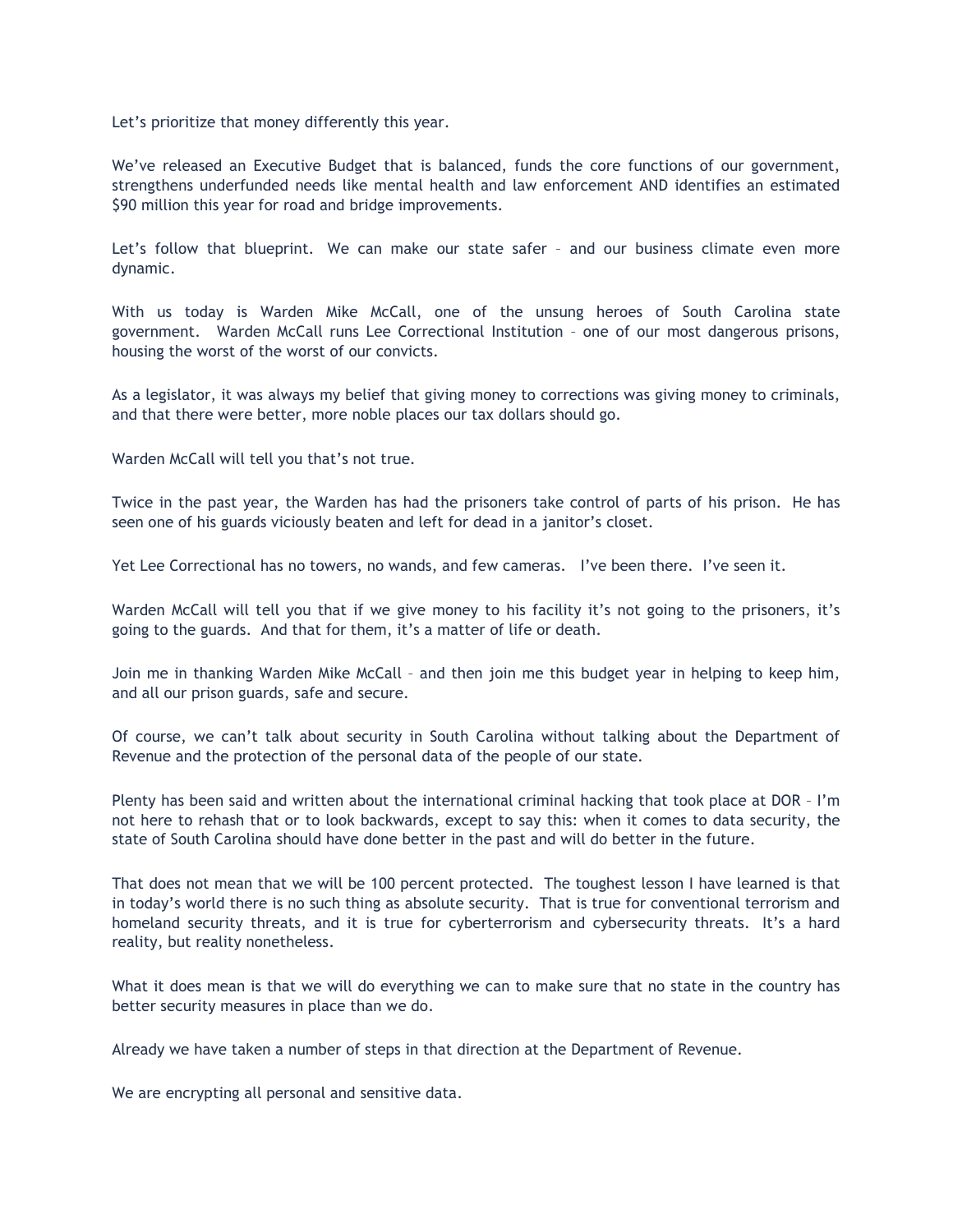This month we will have completed implementation of two-factor identification for DOR employees.

We are segmenting our networks to make sure that our most sensitive information is protected separately and securely.

We have created a Security Council within the Department, a team of professionals that will meet regularly to discuss the state of our security in this changing world and constantly update our processes.

And we have changed the organization of the Department so that the Chief Information Security Officer reports directly to Bill Blume, the director of the agency.

By the end of this process the Department of Revenue's data will be as secure as any data in the private or public sector.

But it's not just DOR that requires our attention. In October I asked Inspector General Pat Maley to review the IT standards and practices across state government.

His report made clear the following: while cybersecurity policies were carried out on a near-daily basis in almost every agency, South Carolina lacks a single entity with the authority necessary to better secure our systems.

We must fix that, and fix that this year.

I have also directed every single cabinet agency to work with our state IT department to make sure that twenty-four hours a day, seven days a week, fifty-two weeks a year, our systems will be watched.

These measures are not cost-free, but they are necessary, and I want the thank Chairman Hugh Leatherman and Chairman Brian White for their help in enabling the state to respond forcefully to this attack.

My ask to you tonight is to ensure that it's not just cabinet agencies, but every agency in state government that is working with our state IT department to provide our citizens the security they deserve.

To date, more than 1.1 million of South Carolina's citizens and businesses have signed up for credit protection, either through Experian or through Dun and Bradstreet.

They are good, honorable companies who will help keep our information protected and at the same time be respectful to the citizens of South Carolina who have turned to them in our time of need. So to every South Carolinian watching tonight, let me say this: if you have not signed up yet for protection, if your parents have not signed up for protection, if your friends or your coworkers or your neighbors or your siblings have not signed up for protection, please, please urge them to do so.

It is so important. Please visit: www.protectmyid.com/scdor and use the activation code SCDOR123.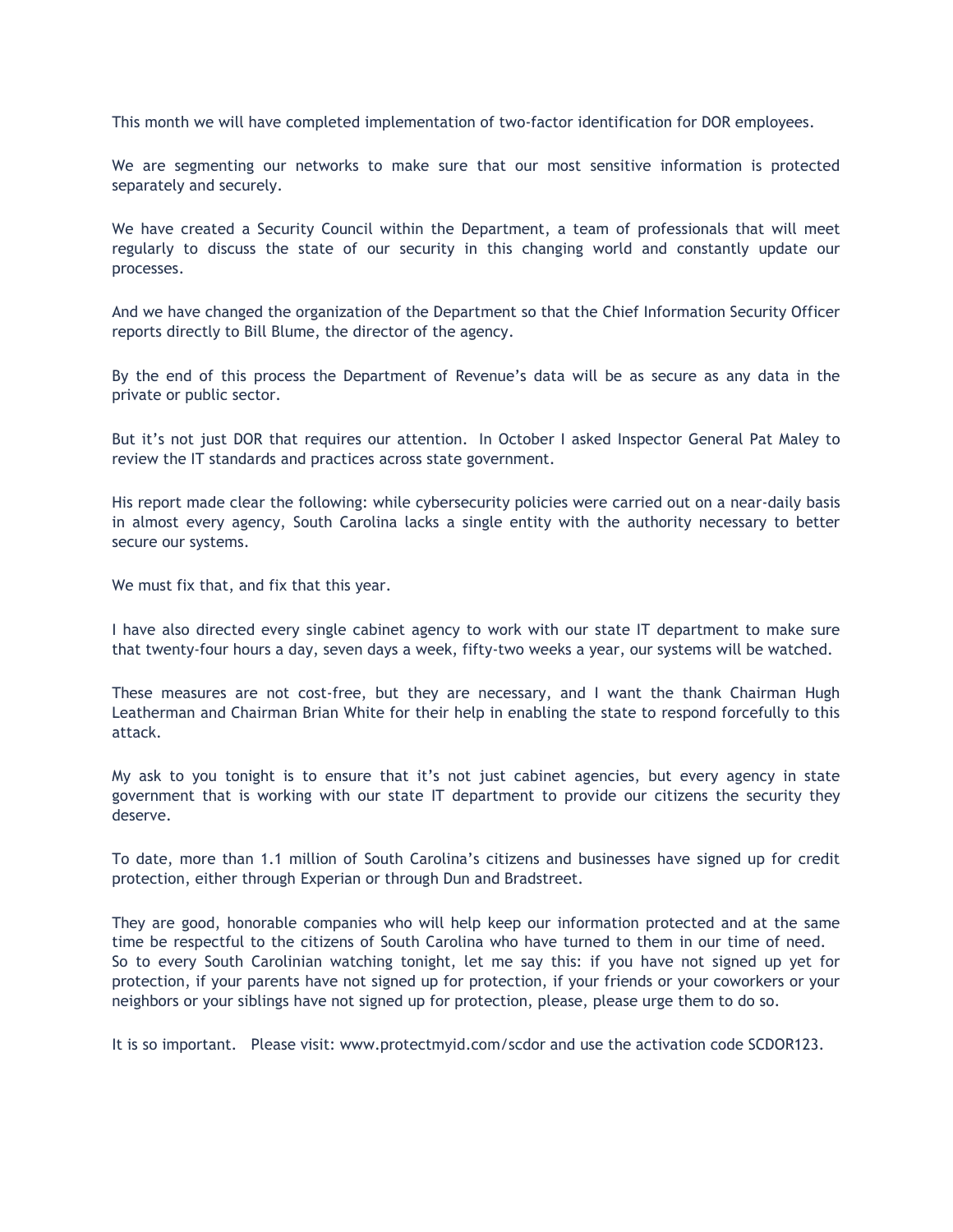There is no question that what happened at the Department of Revenue was a jolt to all of us. My pledge to the people of our state is that as with all crises, all challenges, we will do everything in our power to come out the other side stronger than before.

We've come now to the portion of the evening that may feel to some like déjà vu. Restructuring.

Few of us would deny that our government structure is outdated, broken, and does not well serve the citizens of South Carolina.

Every year governors as far back as Dick Riley have stood before you and pleaded to bring our government into the modern era.

And every year it feels like we end up in the same place, preaching the same changes, facing the same obstacles.

This year I want to keep it simple – two critical changes to the way South Carolina is structured.

First, our Department of Education.

Last year, for the first time ever, the House passed a bill that would allow governors to appoint the Superintendent of Education.

I cannot overstate how important this change is.

And all we are asking is that we give the voters the opportunity at the ballot box to make this constitutional change.

General Zais supports it.

The South Carolina House of Representatives supports it.

And I believe that if given the opportunity the people of South Carolina will support it at the ballot box.

Let's give them that opportunity. They deserve it.

And now to the Department of Administration.

Each of the last two years, I have made the argument as to why ridding our state of the unaccountable "Big Green Monster" that is the Budget and Control Board would move South Carolina forward.

Some of you, like Senators Larry Martin and Shane Massey, have made that argument with me.

For me to do so again tonight would be redundant.

I believe most of you know it is the right thing to do.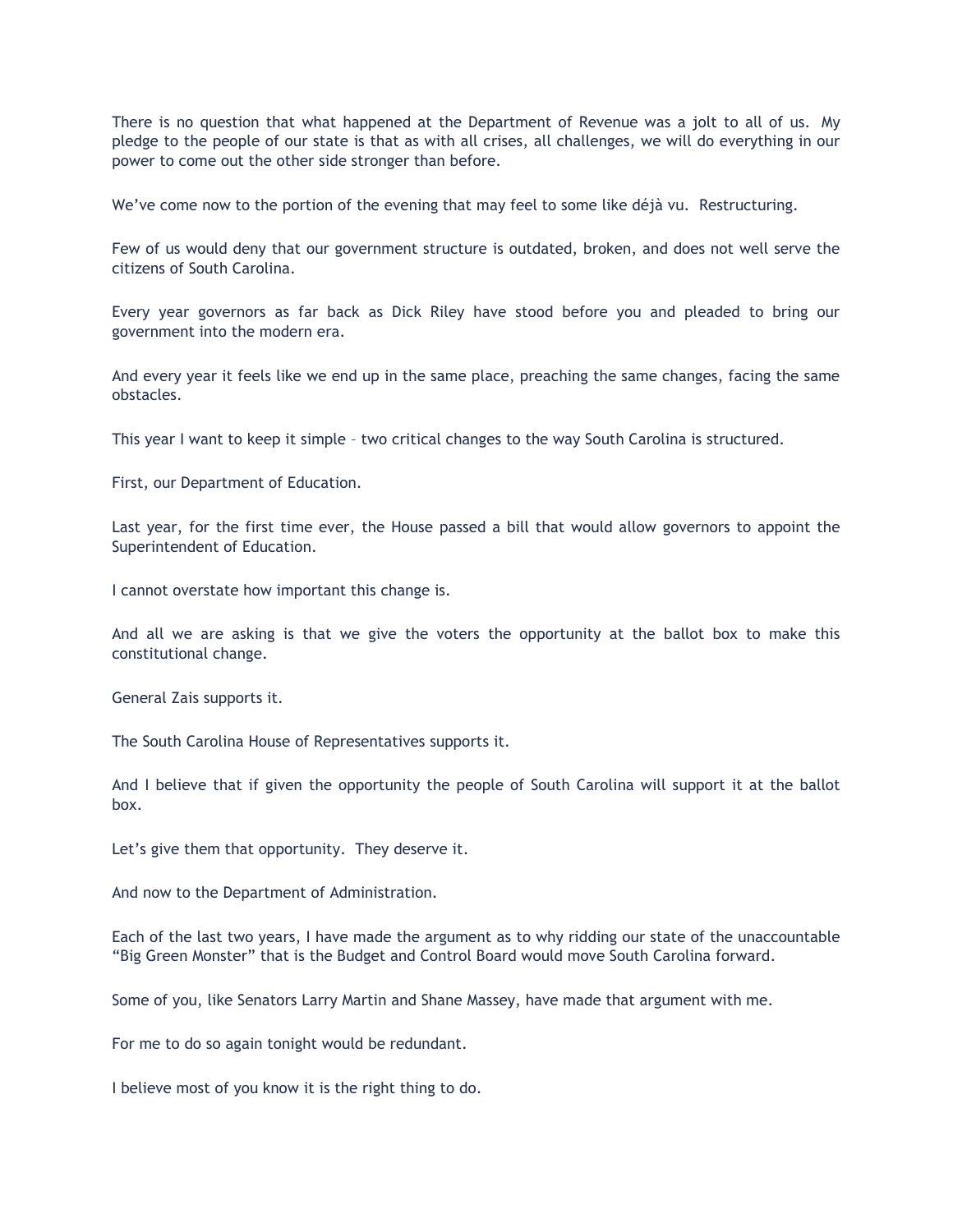Instead, I will make this observation: if one came to South Carolina from another state or country and saw the way the Department of Administration bill was handled last year, he or she would surely be confused.

The Senate unanimously voted in favor of it. A large majority in the House voted for it. And still, it didn't pass.

How is that possible, one might wonder. How did the Senate not even take a vote on the final day? That's not the way our system is supposed to work.

One might conclude that some of the votes in favor of restructuring were contrived. One might even think that some wanted to be on the record in favor of it while at the same time trying desperately to stop it from happening.

Well, to that, I will say this.

I wish a warm welcome to all the newly elected members of the House and Senate, but I want to extend a special welcome to the new senator from Lexington County, Katrina Shealy. Senator Shealy represents one less excuse for those who don't want to change the wasteful and inefficient way state government operates.

There are no more excuses left. Let's pass the Department of Administration this year.

Unfortunately, our structure of government isn't the only place South Carolina lags behind the rest of the country.

In recent years, there has become a palpable sense among the people of our state that something is fundamentally wrong with the way many elected officials have conducted themselves.

In some ways that sense is unfounded. The vast majority of our elected officials are honest and honorable people. But in other ways, the public's unease is fully justified.

For too long, votes weren't being recorded.

Hundreds of would-be challengers were thrown off the electoral ballot while incumbents skated by untouched.

The people, by and large, believe that South Carolina government is set up in a way that serves the public officials of our state rather than the other way around.

We have made some progress over the last years, starting with the passage of a bill that for the first time ever requires that every single vote on the floor of the General Assembly be on-the-record – and I thank you for making that a reality.

But we still haven't done nearly enough.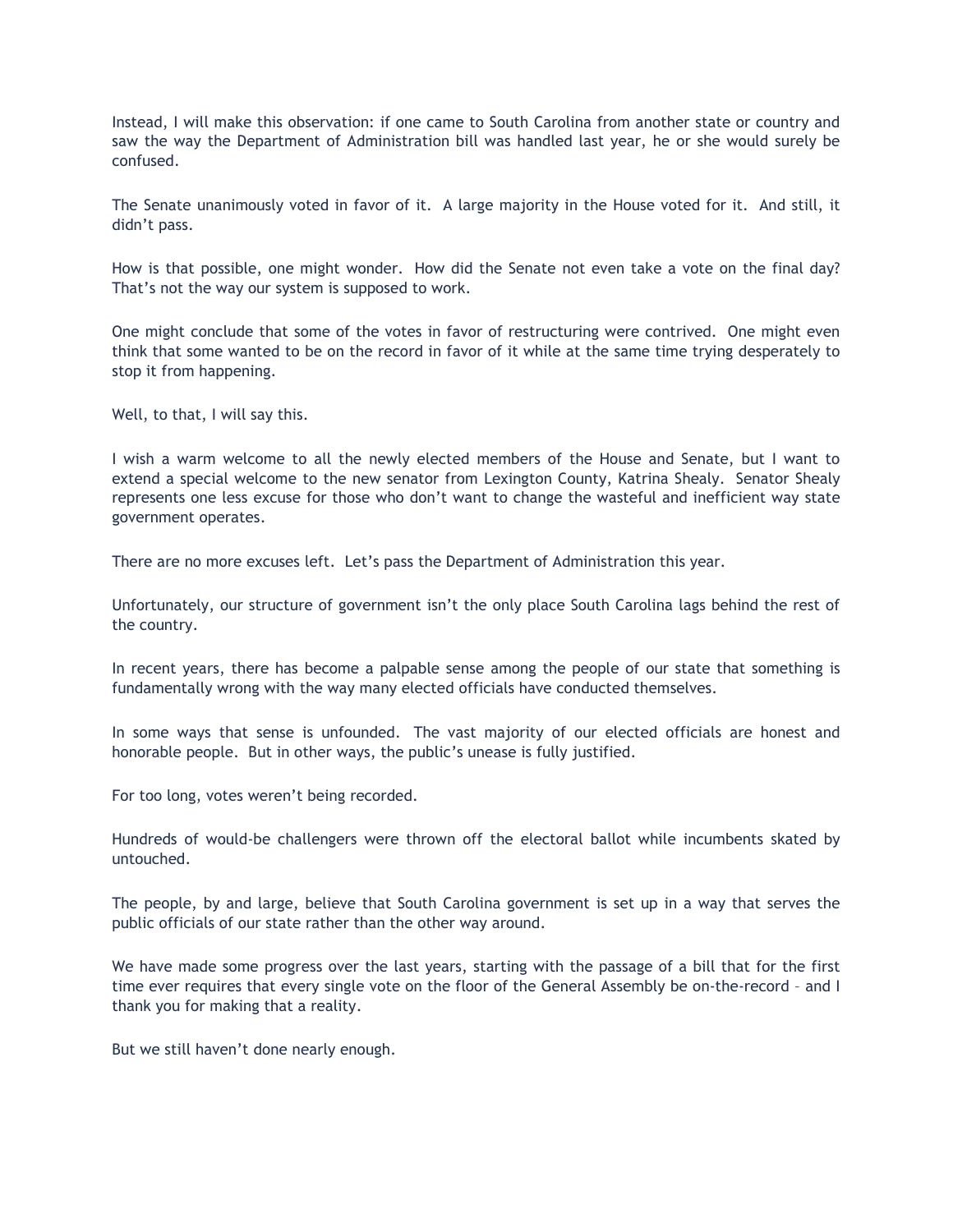The State Integrity Investigation took a look at every state's risk for corruption and gave South Carolina an "F".

We got an "F" for our ethics enforcement agencies.

We got an "F" for our legislative, executive, and judicial accountability.

We got an "F" for our public's access to information.

We got an "F" for our state budget processes.

We got an "F" in nine of the fourteen categories they considered.

Every single one of us knows that is not good enough, that the people of South Carolina deserve better, and that it is our responsibility – our obligation – to give it to them.

I think we each also know that if the public is going to trust the changes we make to a system that almost exclusively governs us then we should not be deciding alone what those changes look like.

Instead our ethical standards should be determined NOT by those inside this Capitol but by those who have no stake in our rules.

That's why, in October, I created a panel of individuals of unimpeachable personal and professional credentials to help us navigate this reform process.

The panel includes former prosecutors.

It includes former members of our ethics commission.

It includes former legislators.

It includes members of the press.

It includes appointees made from each of your bodies.

It includes Democrats and Republicans.

Most importantly it is made up of people who have nothing to gain from their participation other than the satisfaction of moving South Carolina forward.

Rarely has such a talented and diverse group of people gotten together and worked so quickly, so meticulously, and so diligently toward the task at hand.

While every member of the South Carolina Ethics Reform Commission deserves our thanks and praise, the co-chairs of the Commission are here with us this evening, and I ask you to join me in recognizing two wonderful statesmen, two former Attorneys General, Travis Medlock and Henry McMaster.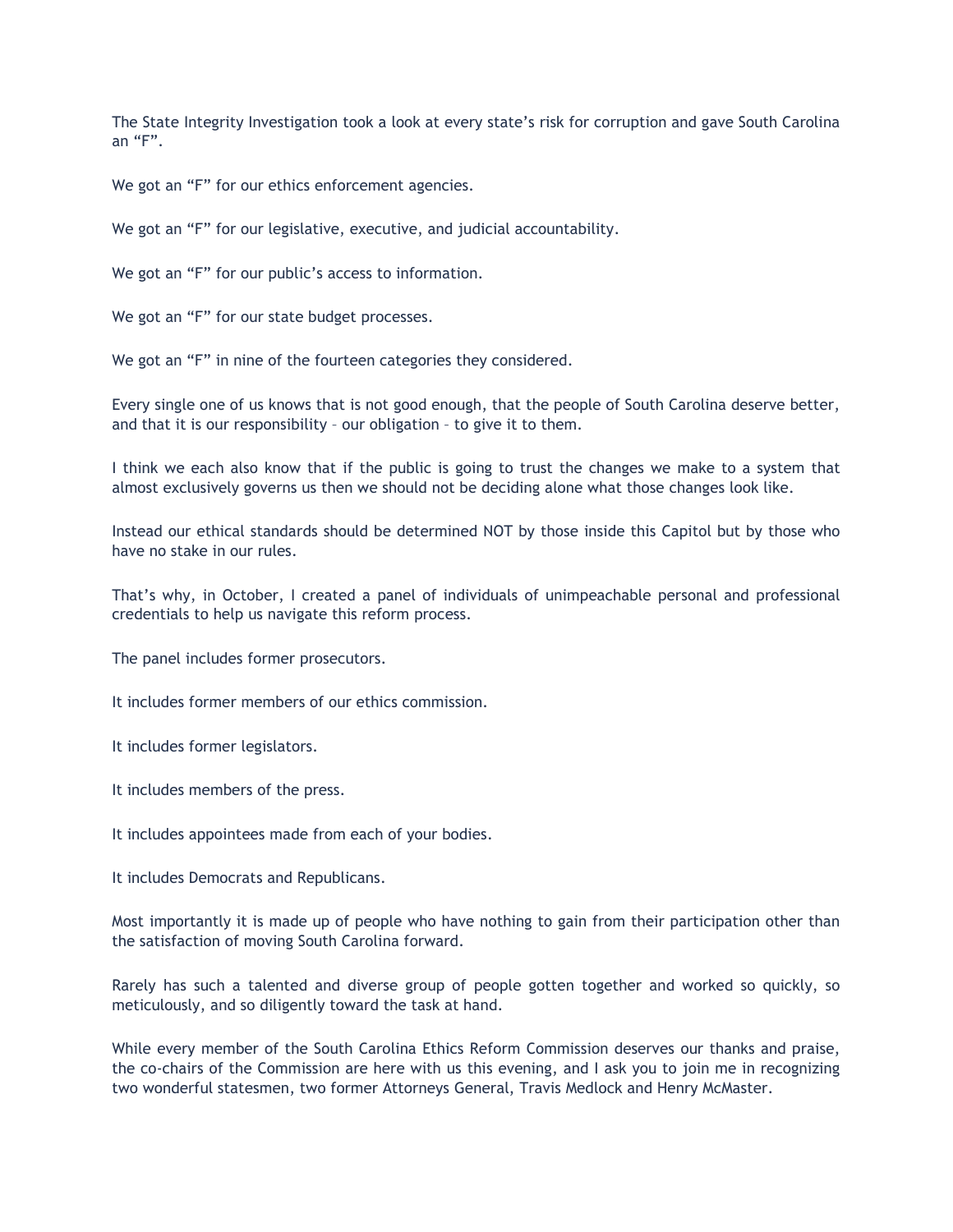They have thrown themselves into this process with an intensity and sense of purpose that gives me great hope for the recommendations they will deliver to us within the next two weeks.

They have been thorough and thoughtful, taking testimony and gathering research from those within the system as well as those outside it.

And I have every faith that their recommendations will make South Carolina stronger.

Our citizens must have confidence in how we do our jobs. That confidence will come from adopting the recommendations of this bipartisan, professional, and unbiased group of experts. Our citizens deserve no less, and we should accept no less.

Now let's talk about health.

For all the debate we will have over health care in the coming legislative session I believe we all agree that we want and need a healthier South Carolina.

And no one can deny that this administration – working with legislators like Rep. Murrell Smith and Sen. Thomas Alexander – has made health a priority.

We started 2011 with a Medicaid budget out of balance and we brought it under control.

We started with one of the lowest rates of insured children in the country and now South Carolina is recognized for adopting leading edge strategies to reach more kids.

We started with mental health and addictive disorder programs hobbled by cuts and together we have reinvested in both.

We started with a Medicaid program that required little accountability for quality or cost and we've demanded better value.

These are successes we should celebrate.

But let us ask a simple question. "Are taxpayers getting the most health for the money they spend on health care?" My answer is no – not by a long shot.

We spend more money for health services per person than any nation on earth. Year after year we devote a larger and larger portion of our paychecks, our payrolls and our state and federal budgets to health care services.

Maybe we wouldn't worry about all of this spending if our outcomes were better, but they aren't.

The United States is falling behind the rest of the world in infant mortality and life expectancy – and here in South Carolina we have one of the lowest life expectancies and highest infant mortality rates in the U.S.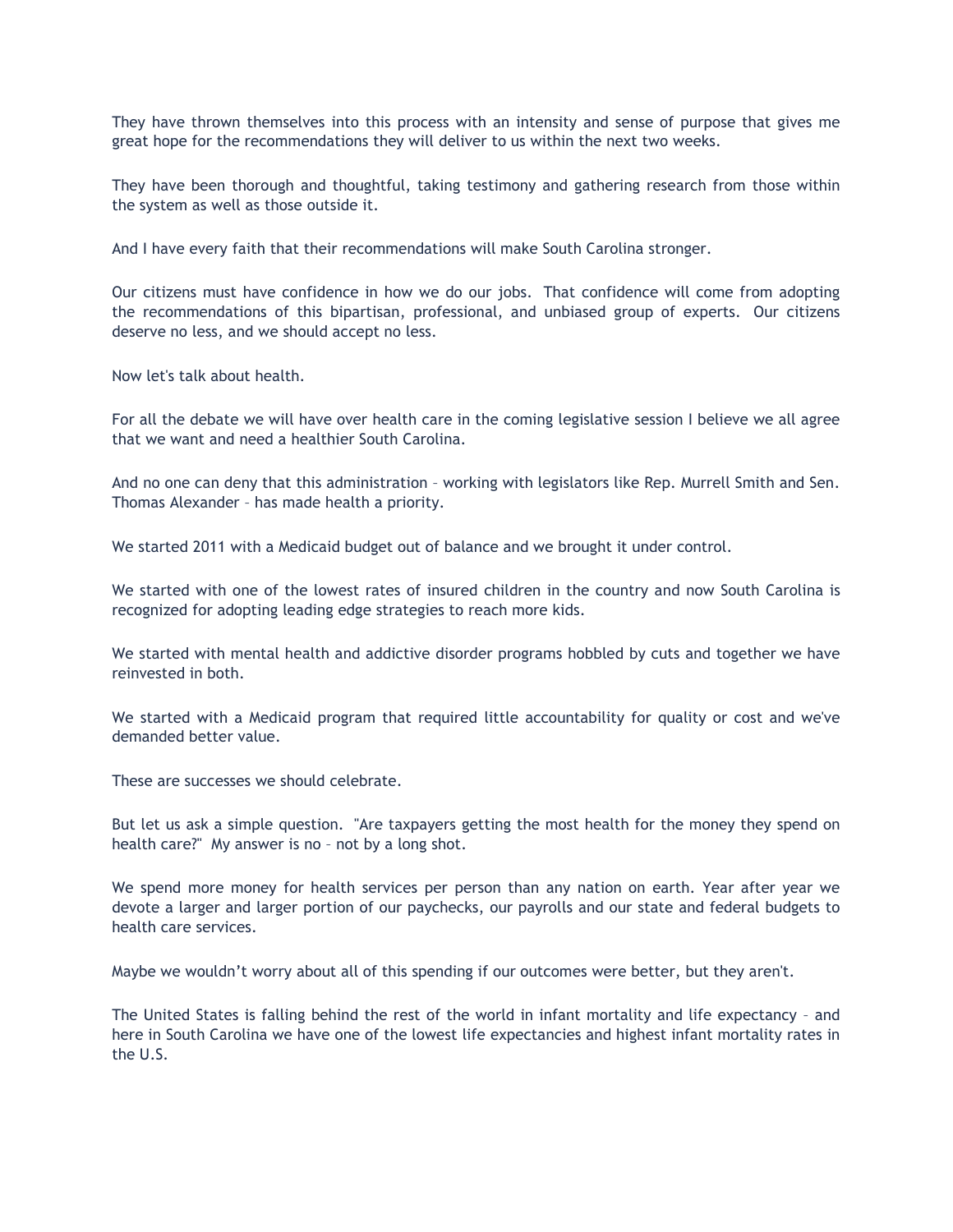With such high costs and such poor outcomes, why would we throw more money at the system without first demanding improved efficiency, quality, and accessibility?

The Affordable Care Act, known as ObamaCare, says expand first and worry about the rest later.

Connecticut expanded early under ObamaCare and just reported a \$190 million Medicaid deficit – in spite of subjecting their citizens to a massive tax increase.

California just raised taxes in part to cover their Medicaid deficit and yet needs \$350 million more to pay for ObamaCare next year.

That's not us. That's not South Carolina.

The federal government likes to wave around a nine dollar match like it is some silver bullet, some extraordinary benefit that we cannot pass up.

But what good do the nine dollars do us when we can't come up with the one?

And what good are any dollars when they come through a program that doesn't allow us the flexibility to make the decisions that are in the best interest of the people of South Carolina?

In the end, I cannot support this expansion for a very simple reason: it avoids addressing our health system's high costs and poor outcomes.

As long as I am governor, South Carolina will not implement the public policy disaster that is ObamaCare's Medicaid expansion.

Instead, we need to improve health care value. And we will.

We are taking a lead in payment reform. This year alone over \$40 million of payments are tied to performance – which means better outcomes for Medicaid patients and for South Carolina taxpayers.

We are asking Medicaid beneficiaries to be more engaged in their health. If a patient doesn't follow a doctor's advice to stop smoking or doesn't take their medication as prescribed we end up spending more money than necessary, and more importantly, they'll never get healthy.

We have to improve patient engagement – and stop rewarding bad behavior.

And we are working on hotspots of poor health.

We've already reduced harmful early elective deliveries by half, and we are one of the first states in the nation to no longer pay for this poor practice.

We are investing in rural health, because if you have Medicaid and live in Marlboro or Bamberg it is likely you aren't as healthy as if you have Medicaid and live in Greenville or Lexington.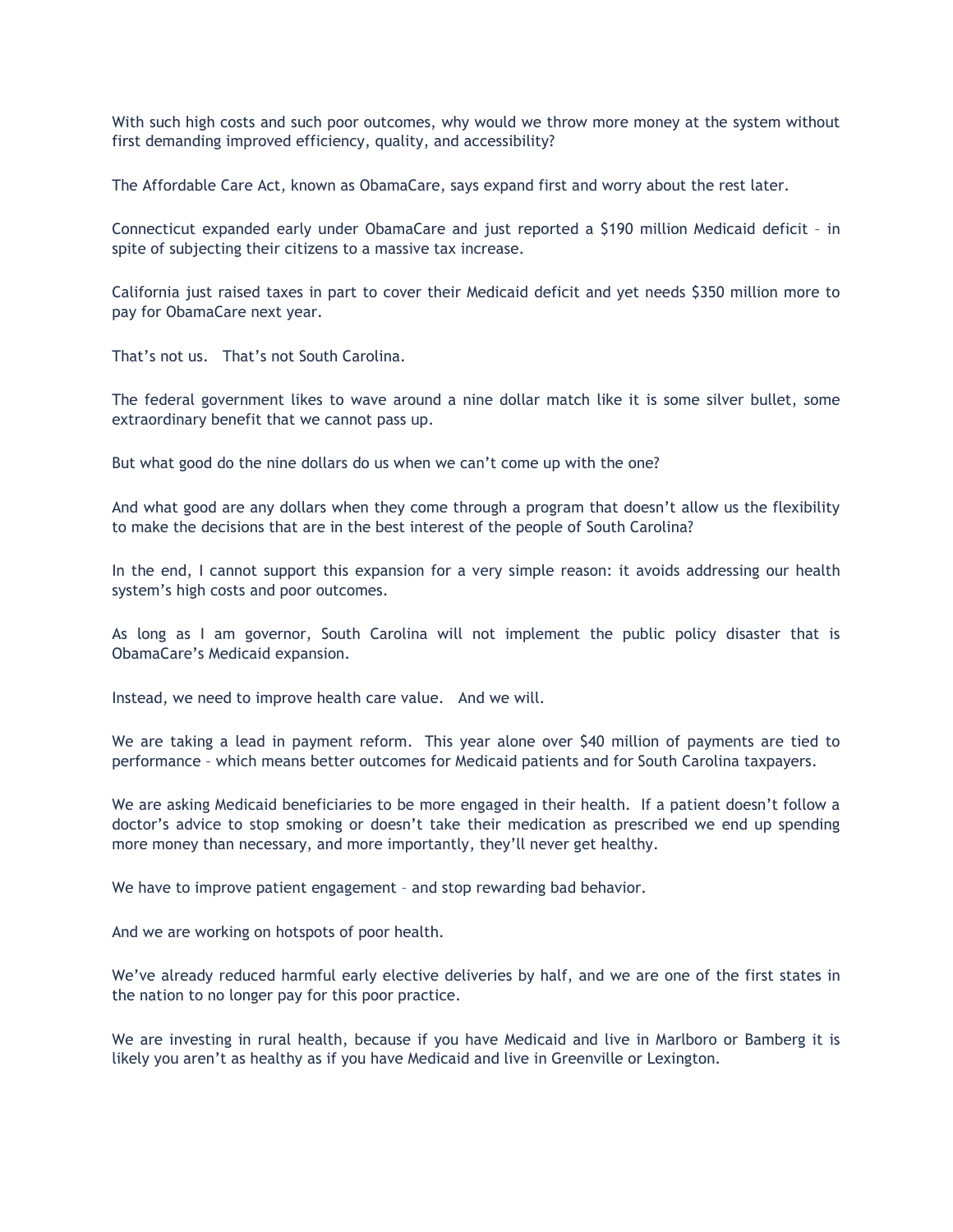This is true for reasons that go far beyond health care, but that doesn't mean we can't implement changes that make a difference.

We've long known that rural hospitals face challenges that larger hospitals don't, and now, for the first time ever, the State of South Carolina is going to treat them that way. Health and Human Services now pays rural hospitals differently from urban hospitals, and starting next year we plan to fully reimburse rural hospitals for their uncompensated care.

This isn't new money – but money shifted from areas where we need it less to where we need it more, and we will continue to get creative as we work to improve health in the parts of South Carolina that for too long have been pushed aside.

As we go forward together through this debate on health, I ask that we keep the following in mind.

First – health and well-being is ultimately driven most by income, education, personal choices, genetics and support from family and community.

Second – when South Carolina says we are going to do something we have to do it well and we have to pay for it.

We can't promise expanded Medicaid but cut reimbursements so low that doctors won't see Medicaid patients. We can't promise expanded Medicaid while we continue to underfund mental health. And we can't promise expanded Medicaid while maintaining waiting lists for long-term care services. We need to meet our current commitments before promising more.

Third – there is enough money in our public and private health care system today to make the system work. We can't spend our way out of this problem – that's too easy in the short term and too painful in the long term.

The next three years is an extremely risky time for our state budget and for our health system, and while it may be easier to take the federal money and figure out how to pay for it later, I am not willing to commit us to a short-sighted decision we will not be able to back away from. Instead of expanding a broken program we will continue working together to implement real health solutions for South Carolinians – because a health system that delivers the highest value will be able to thrive regardless of what the future throws at us.

Finally, tonight, let us talk about education.

First, it would be wrong to have a discussion about education without first taking time to remember the victims of the tragedy at Sandy Hook Elementary School. Please join me in a moment of silence.

Thank you.

In South Carolina, we have done some useful things on education in the last couple of years.

We've reaffirmed our commitment to charter schools.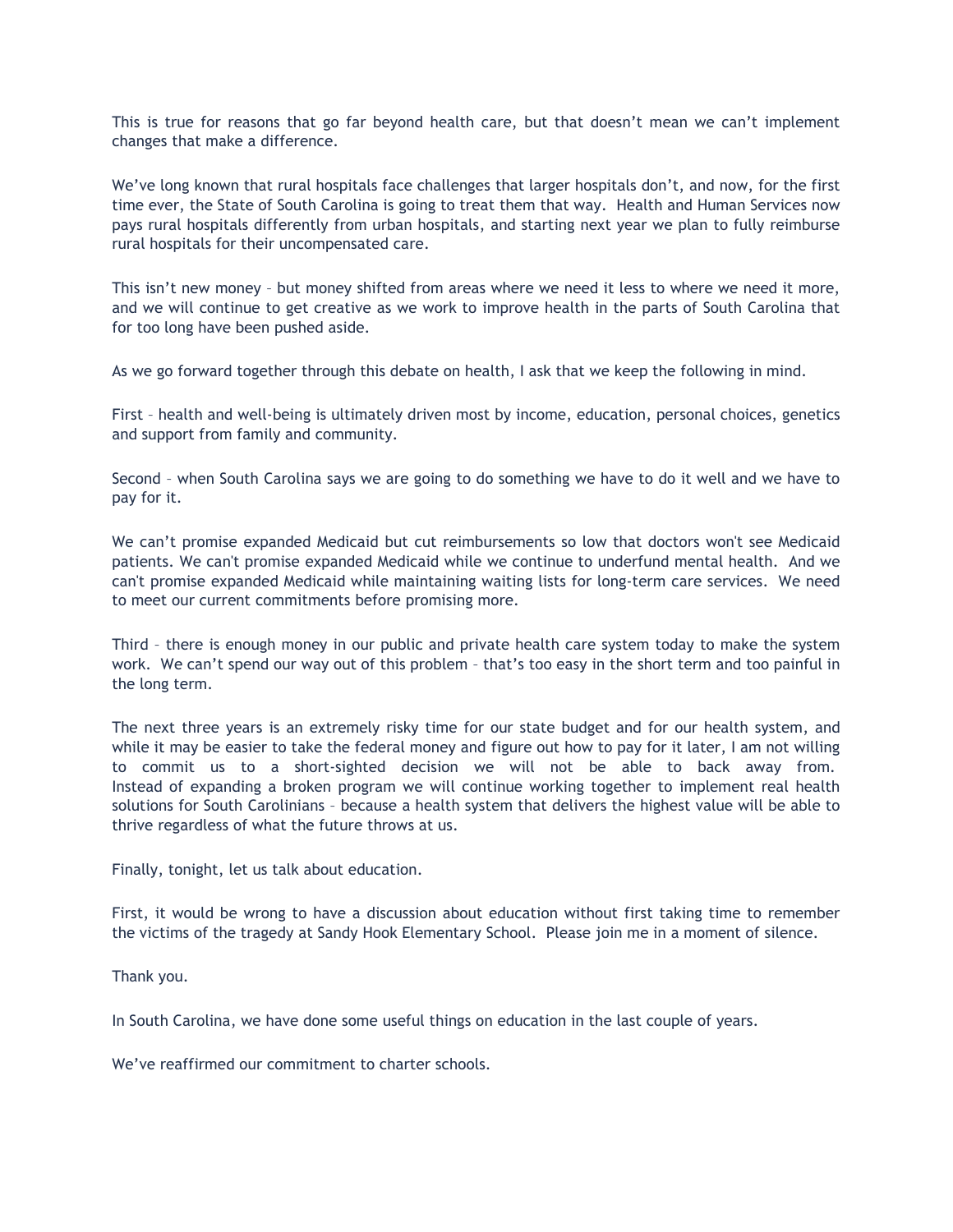We've invested in innovation with a focus on both rural and urban areas through programs like Teach For America.

General Zais has pushed the federal government for more flexibility to manage and evaluate our schools and educators – and he won.

So we've seen some progress. But our state still has a long, long way to go.

There is no surer path out of poverty and toward a quality life than having a good education.

But it's not only that. Having a well-educated workforce is a real factor in attracting more businesses and jobs to our state. There's a real economic element to improving education as well.

I know there are some strong school choice bills that are making their way through the General Assembly, and as I've always said I support school choice. It will be good for the parents and children of our state to be able to make their own family decisions, and it should have happened a long time ago.

But I have never been one who believes that choice is the only way to improve education. It is one way, a truly important way, but we have to do other things as well.

Tonight, I want to start a conversation about the way we fund K through twelve schools in South Carolina.

I say "I want to start a conversation," for two reasons.

Number one, I am not by nature patient person but I know from painful experience that the General Assembly is a body that does not often move quickly. So I figure let's start with a constructive conversation rather than a controversial piece of legislation and let's see where that takes us.

Number two, I know that when we start to talk about how we fund our schools, a lot of people can get really nervous really quickly. So let's take this calmly, and just start with a conversation.

As we all know, sometimes conservations lead to more.

My starting point for this conversation is personal.

Michael and I are the proud parents of two children in Lexington County public schools.

I am grateful every day that my children attend public schools where the teachers are exceptional, the facilities are first-class, and the sense of opportunity and hope for the future pulsate through the classrooms and hallways.

But let's be honest in this conversation. What I'm describing is not what schools are like in all parts of our state.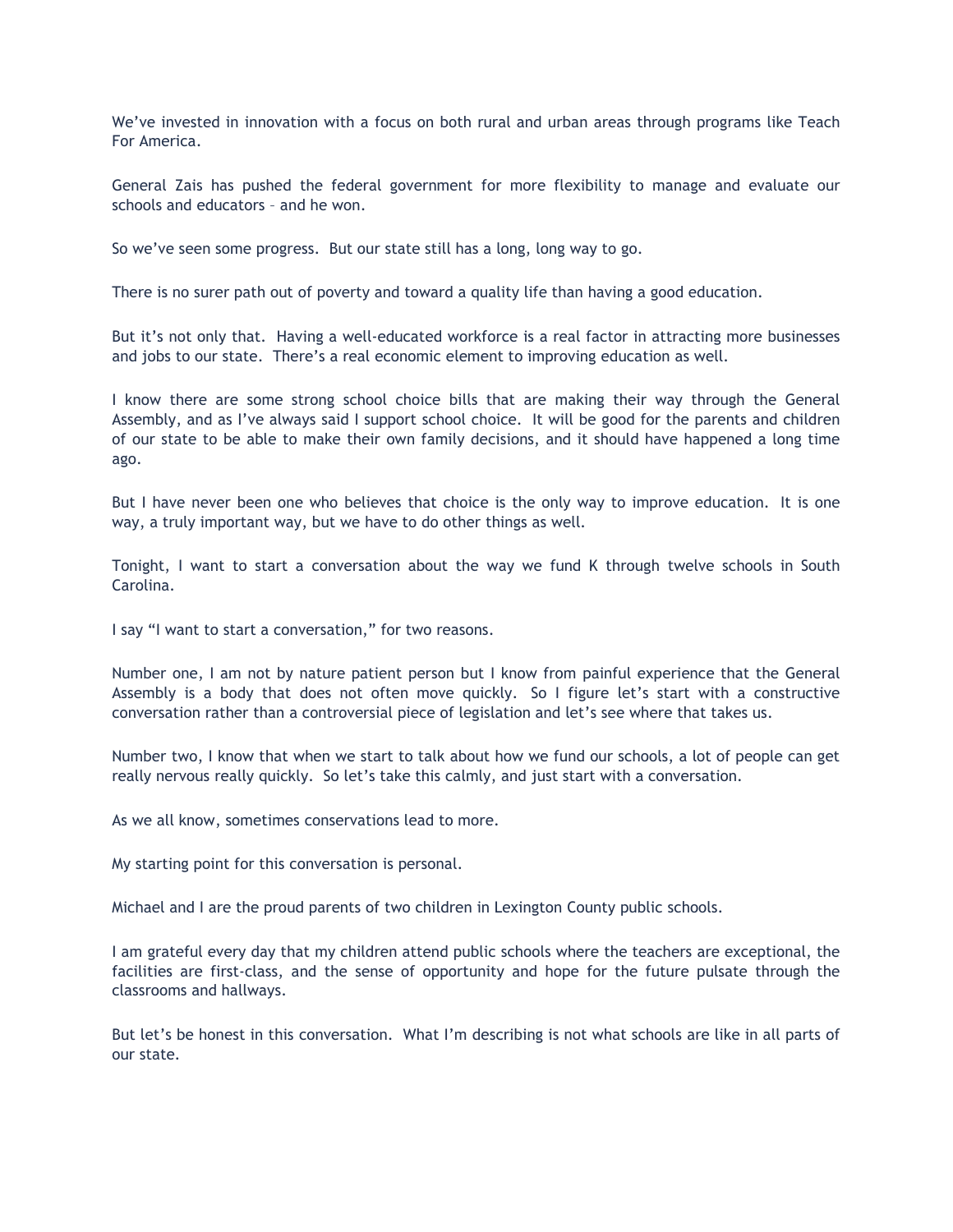I grew up in Bamberg, going to school in a brick box. My education was wonderful because of very special teachers, but when it came to resources, we didn't know what we didn't have. I know what it's like in Bamberg and in many other rural and poorer areas of our state.

I am NOT one who believes that more money is the answer to our education problems. There are other bigger factors, including poverty and broken families.

But the amount of money that actually touches a teacher and student in the classroom is without a doubt a factor in the differences between those schools – and between the education that those children receive.

Now, here's the tricky part.

We must not do anything that undermines the quality of our schools in Lexington or Greenville or in any of the economically vibrant parts of our state. The parents of those students pay the taxes that fund their education, and I will play no part in diminishing the return they receive.

But we do have to figure out a better way to bring up the schools in the poorer parts of our state, and history shows that we cannot count on their own depressed local tax bases and restrictive federal dollars to do it.

We need to spend our dollars smarter. We need to be more accountable. And we need to better serve all the children in South Carolina.

So, I want to start a conversation.

And I want to start it with three distinguished members of this General Assembly.

The first two are Senator John Courson and Representative Phil Owens, respectively the Chairmen of the Senate and House Education Committees.

The third person I want to reach out to for that conversation is Senator Nikki Setzler.

Now Senator Setzler and I have had some differences. That's ok. That's politics.

But I respect his commitment to public education. I know he shares my interest in keeping our Lexington County schools as great as they are. And as the newly elected Senate Democratic leader, I know he and his caucus have at heart the areas of our state that are in most need of attention on education.

So Senators Courson and Setzler, Representative Owens, I invite you to join me in this conversation.

I'm convinced that we can change our policies in ways that improve educational quality for all our children. But I'm also convinced that we can't do that without touching some sensitive topics, and without bipartisan support and consensus from all parts of our state. Let us begin that conversation.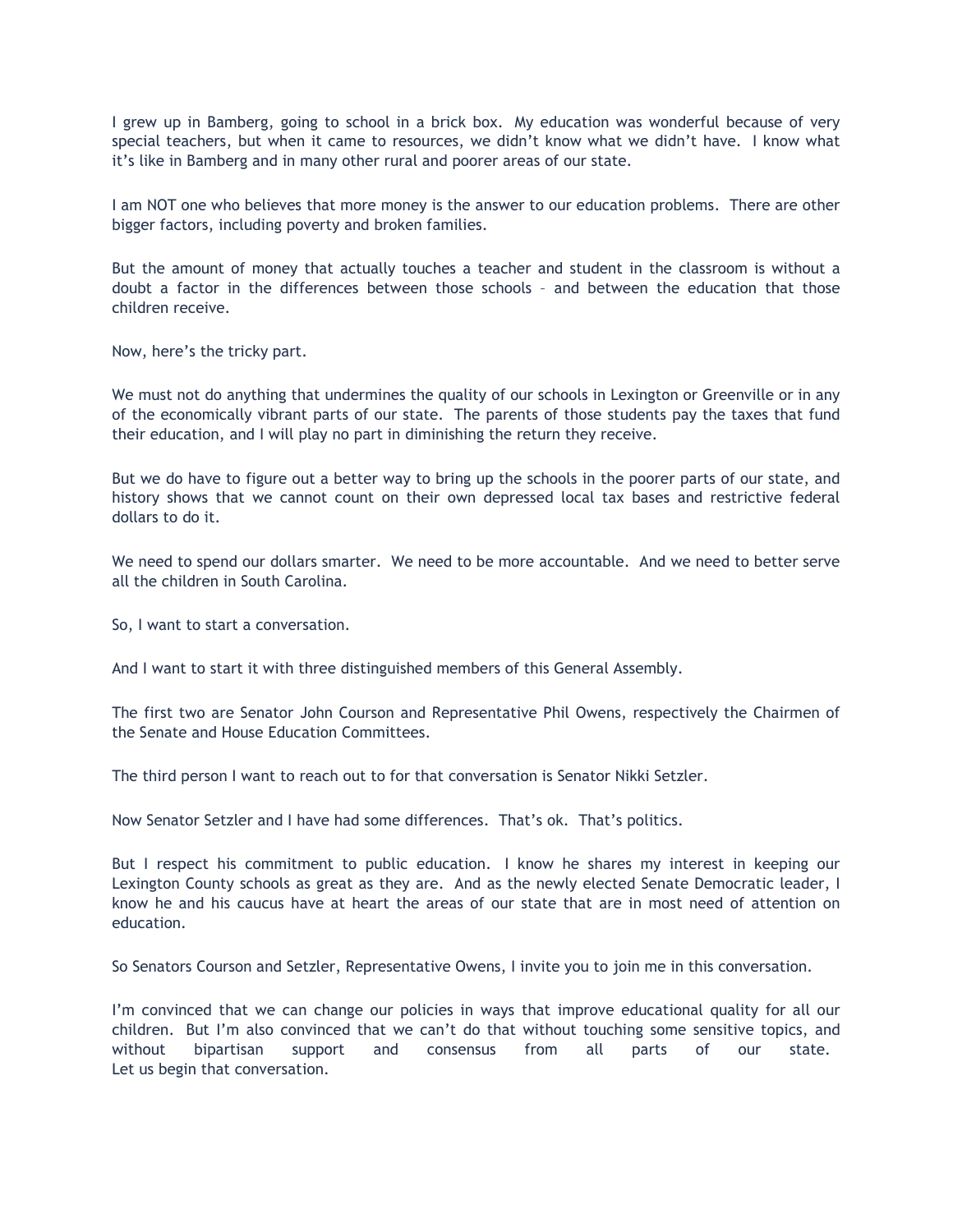This new year, I have found myself reflecting on the last two.

I came into office wanting to make changes that move us forward in a way the people could feel it in their homes and businesses.

We've had some great successes together whether they be job announcements, taking our pensions system from the red to the black, reducing taxes, fighting to protect Boeing from the federal government, or creating an Office of Inspector General.

In the same vein we have had some challenges, watching a two year restructuring effort fall in the Senate on the last hour, learning firsthand what businesses have been fighting for years as criminal hackers targeted our state, or watching with frustration as both parties in Washington are unable to find resolutions that help states but instead place further burdens on them.

I come away from these reflections very optimistic because I know what we in South Carolina are capable of when we work together.

I know that we have added over 31,000 new jobs in South Carolina because we have acted as a team, from the county level to the economic development alliances to the state.

The success we've had in the jobs arena shows what can happen when there is a willingness to work together.

The challenges come in when we lose focus on the issue and the finger pointing begins.

My goal is to continue to strive for a positive environment that produces results.

I ask that you join me in proving to the people of South Carolina that we are and will be more productive in the new year.

We won't always agree but we should always be willing to respectfully work towards a resolution for the good of the state.

The people of our state have enough challenges, and they deserve the satisfaction of knowing that Columbia is working for them.

We have a choice this year. We can spend our time playing politics. We can snipe at each other. We can use the pulpits we all have access to – the wells of these distinguished bodies, the microphones on top of a podium – to score political points.

But I believe our state deserves better.

I believe this is the year we can make the people of South Carolina proud by giving them successes on restructuring, on tax relief, on regulatory reform, on strengthening protections in cybersecurity, on healthcare, on education and by raising the bar on the ethics of public officials.

It is a great day in South Carolina, but it will only continue if we make it so.